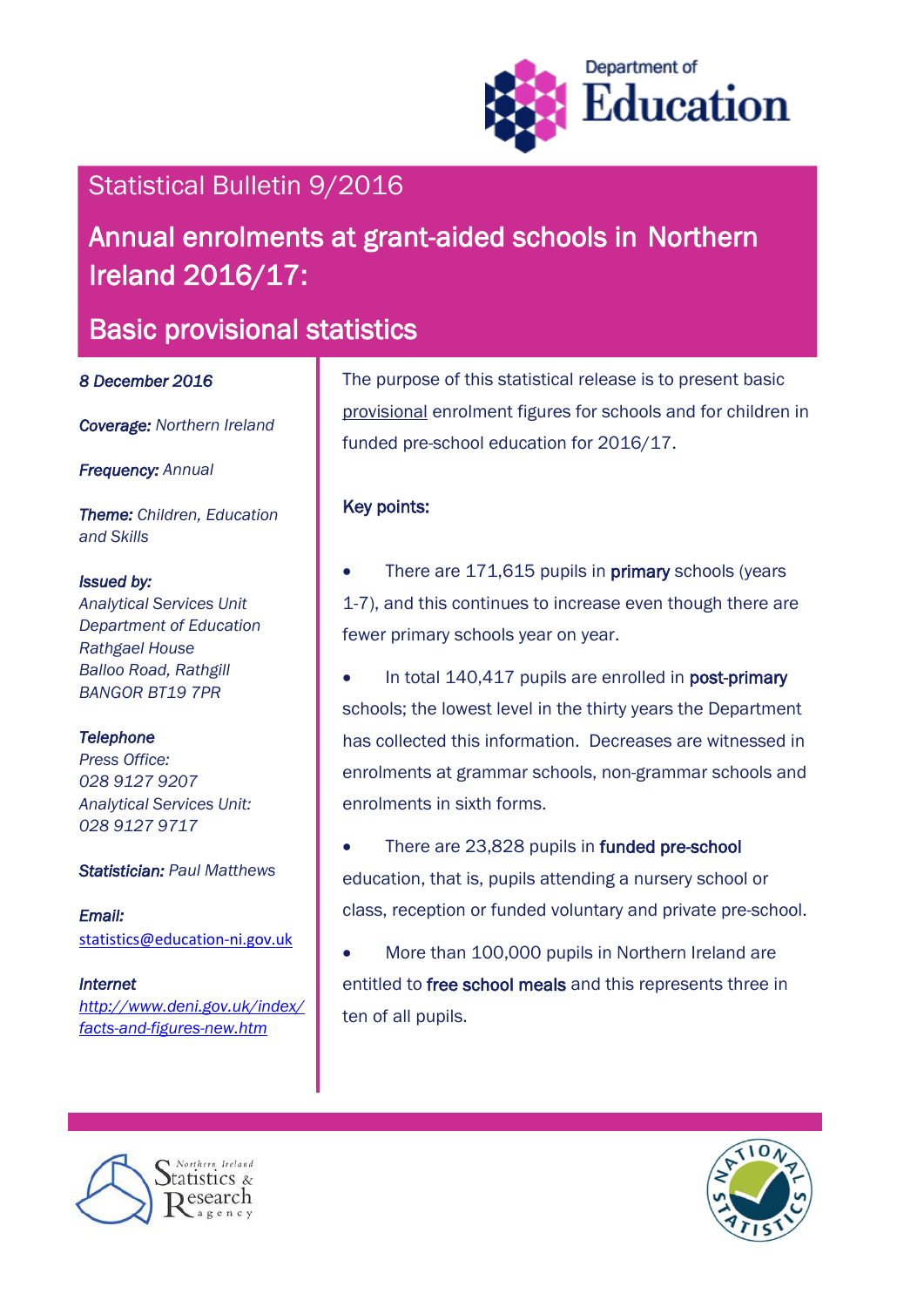Annual enrolments at grant-aided schools in Northern Ireland 2016/17: Basic statistics

## **Contents**

| Section | <b>Title</b>                              | Page |
|---------|-------------------------------------------|------|
|         | Introduction                              | 3    |
| 1       | Schools in Northern Ireland               | 3    |
| 2       | Enrolments in schools in Northern Ireland | 5    |
| 3       | Pupils entitled to free school meals      | 8    |
|         | Notes for readers                         | 10   |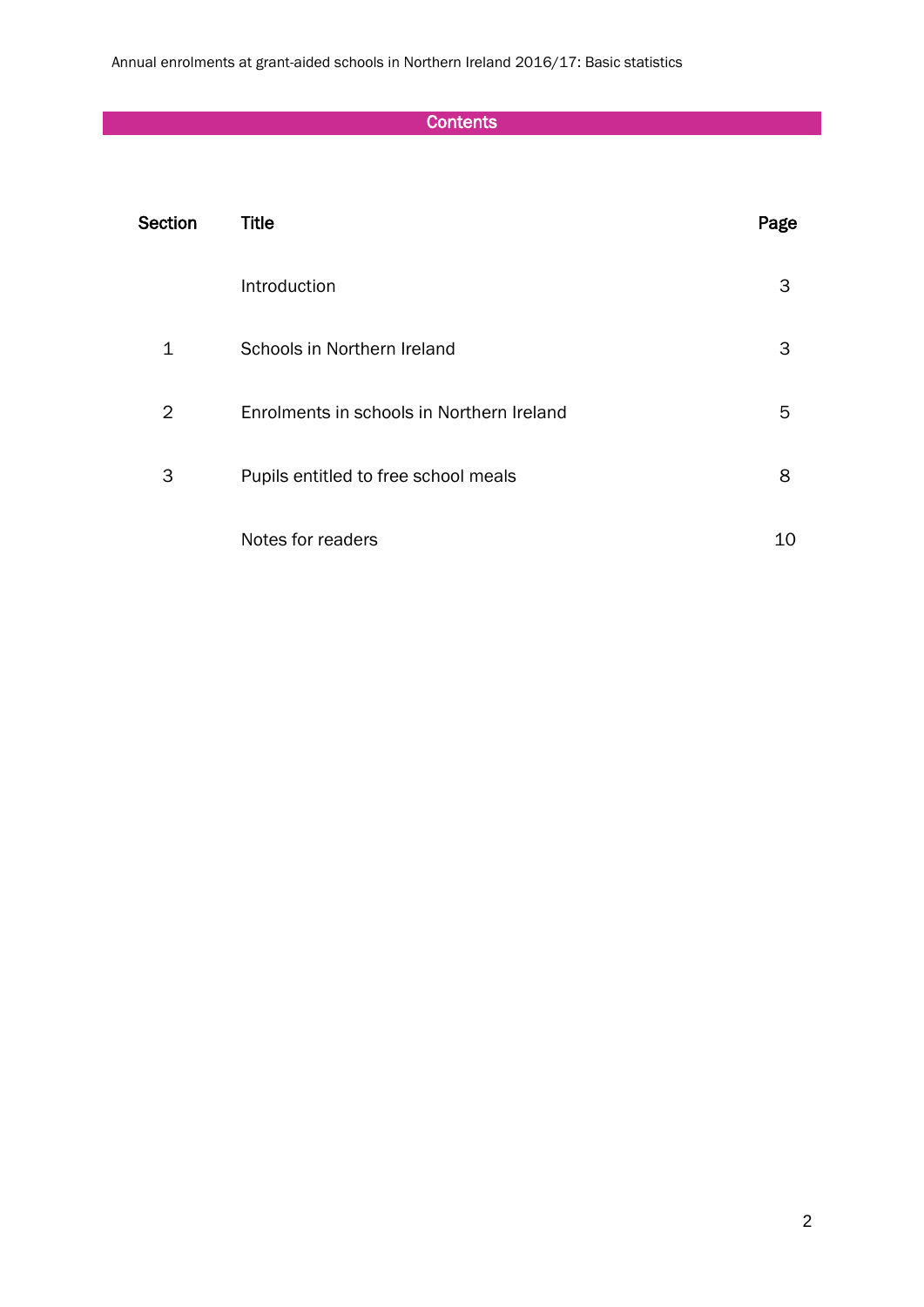## **Introduction**

The data in the following bulletin are taken from the school enrolments census, which was conducted in October 2016. Data collected through the school census exercise are used by the Department of Education (DE) to inform a wide range of policy areas, including finance allocations, school estate development and planning, special education, school improvement, area based planning, extended schools, additional educational needs, early years and integrated and Irish medium education. Other users include the Education Authority, the Education and Training Inspectorate and to inform responses to Assembly questions and requests from academic researchers, journalists, lobby groups and the public.

This first release of the basic statistics contains information which is used in the process to allocate funding to schools. These figures are provisional and subject to change. A further statistical release, containing a more detailed set of tables based on finalised and validated data, will be published in February 2017.

#### Section 1: Schools in Northern Ireland

- The numbers of schools in Northern Ireland continues to decrease, from 1,200 in 2012 to 1,160 in 2016 (Table 1). Much of this decline is accounted for by the drop of 26 primary schools (including preparatory departments) and 12 nongrammar schools from 2012.
- The number of funded pre-school settings has dropped from 803 last year to 793 this year. This includes 238 primary schools with nursery provision, 95 nursery schools, 61 primary schools with reception classes and 399 voluntary and private pre-schools.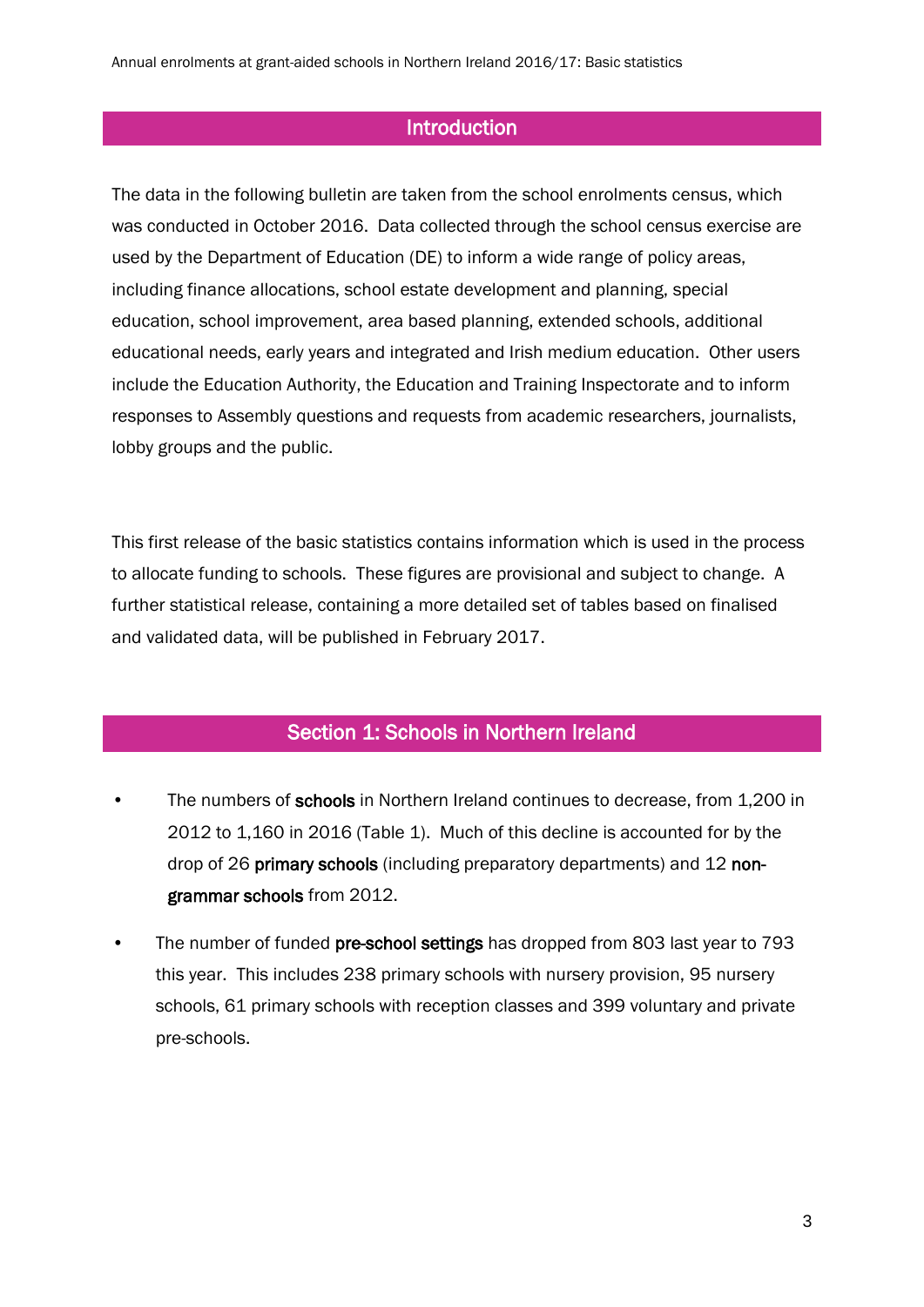## **Table 1: Number of Schools and Pre-school Education Centres by Management Type**

|                                              |                           | 2012/13 |              | 2013/14 2014/15 | 2015/16        | 2016/17      |
|----------------------------------------------|---------------------------|---------|--------------|-----------------|----------------|--------------|
| <b>VOLUNTARY and PRIVATE</b>                 |                           |         |              |                 |                |              |
| <b>PRE-SCHOOL EDUCATION CENTRES1</b>         |                           | 390     | 396          | 401             | 405            | 399          |
| <b>NURSERY SCHOOLS</b>                       |                           |         |              |                 |                |              |
| Controlled                                   |                           | 65      | 64           | 64              | 64             | 64           |
| <b>Catholic Maintained</b>                   |                           | 32      | 32           | 32              | 32             | 31           |
| <b>Total nursery schools</b>                 |                           | 97      | 96           | 96              | 96             | 95           |
|                                              |                           |         |              |                 |                |              |
| <b>PRIMARY SCHOOLS</b>                       |                           |         |              |                 |                |              |
| Controlled                                   |                           | 374     | 370          | 370             | 368            | 366          |
| <b>Catholic Maintained</b>                   |                           | 387     | 384          | 381             | 374            | 370          |
| <b>Other Maintained</b>                      |                           | 29      | 29           | 29              | 29             | 29           |
| Controlled Integrated                        |                           | 19      | 19           | 19              | 20             | 22           |
| <b>Grant Maintained Integrated</b>           |                           | 23      | 23           | 23              | 23             | 23           |
| <b>Total</b>                                 |                           | 832     | 825          | 822             | 814            | 810          |
| Grammar school preparatory depts.            |                           | 15      | 14           | 14              | 13             | 11           |
| Total primary schools and preparatory depts. |                           | 847     | 839          | 836             | 827            | 821          |
|                                              |                           |         |              |                 |                |              |
| <b>POST PRIMARY SCHOOLS</b>                  |                           |         |              |                 |                |              |
| Secondary (non grammar) schools              |                           |         |              |                 |                |              |
| Controlled                                   |                           | 55      | 53           | 51              | 49             | 49           |
| <b>Catholic Maintained</b>                   |                           | 71      | 68           | 68              | 64             | 64           |
| <b>Other Maintained</b>                      |                           | 1       | 1            | 1               | $\overline{2}$ | 2            |
| Controlled Integrated                        |                           | 5       | 5            | 5               | 5              | 5            |
| <b>Grant Maintained Integrated</b>           |                           | 15      | 15           | 15              | 15             | 15           |
| <b>Total</b>                                 |                           | 147     | 142          | 140             | 135            | 135          |
| <b>Grammar schools</b>                       |                           |         |              |                 |                |              |
| Controlled                                   |                           | 17      | 17           | 18              | 17             | 16           |
| Voluntary                                    | Under Catholic management | 29      | 29           | 29              | 29             | 29           |
|                                              | Under other management    | 22      | 22           | 21              | 21             | 21           |
| <b>Total</b>                                 |                           | 68      | 68           | 68              | 67             | 66           |
| <b>Total Post Primary schools</b>            |                           | 215     | 210          | 208             | 202            | 201          |
| <b>SPECIAL SCHOOLS</b>                       | <b>Total</b>              | 40      | 40           | 39              | 39             | 39           |
| <b>HOSPITAL SCHOOLS</b>                      | <b>Total</b>              | 1       | $\mathbf{1}$ |                 |                | $\mathbf{1}$ |
| <b>INDEPENDENT SCHOOLS</b>                   | <b>Total</b>              | 15      | 15           | 14              | 14             | 14           |
|                                              |                           |         |              |                 |                |              |
| <b>ALL SCHOOLS</b>                           | <b>Total</b>              | 1,200   | 1,187        | 1,180           | 1,166          | 1,160        |
| <b>ALL SCHOOLS AND</b>                       |                           |         |              |                 |                |              |
| PRE-SCHOOL EDUCATION CENTRES                 |                           | 1,590   | 1,583        | 1,581           | 1,571          | 1,559        |

1 Voluntary and private centres funded under the Pre-school Education Expansion Programme, which began in 1998/99.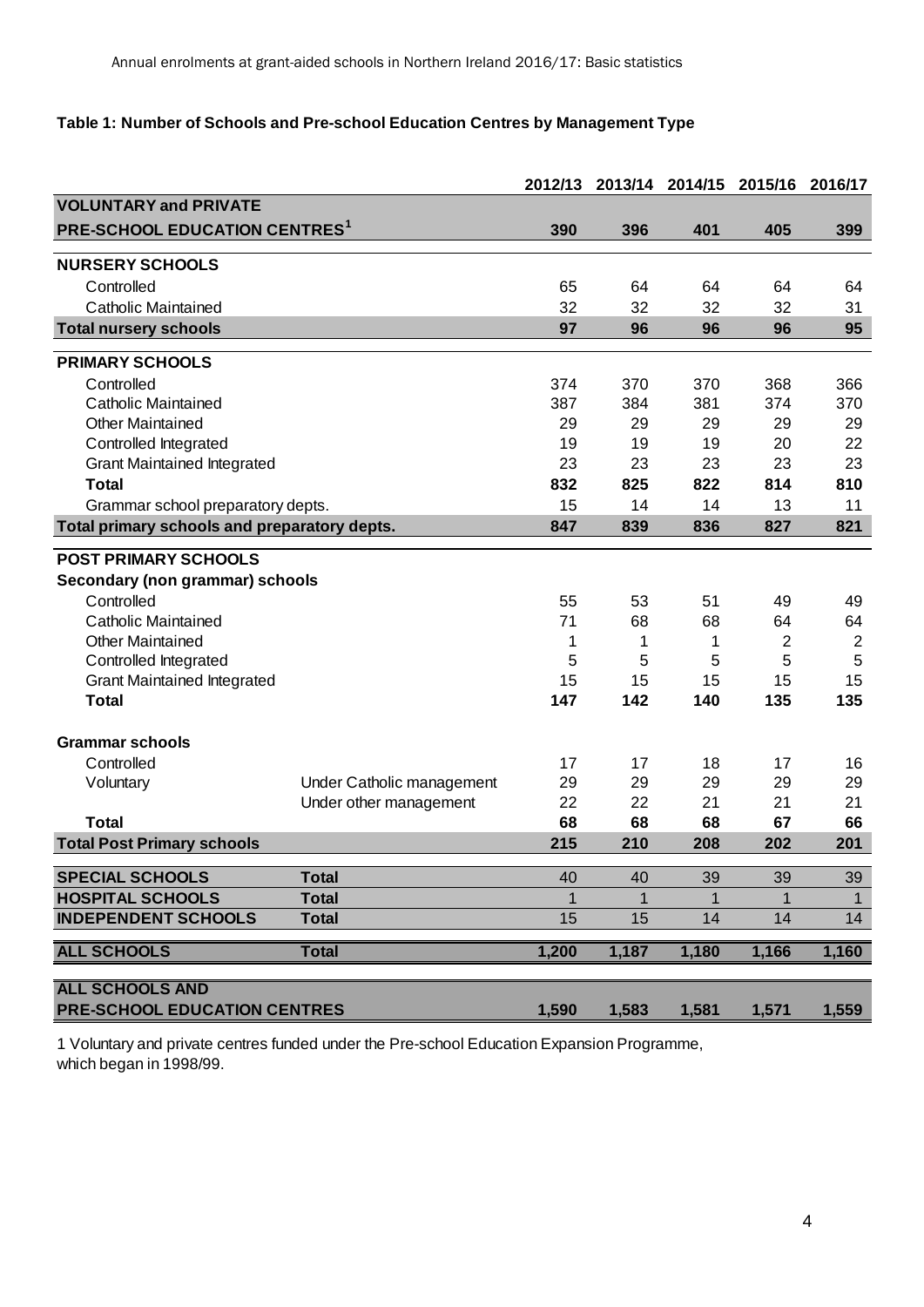## Section 2: Enrolments in schools in Northern Ireland

- There are more than 340,000 pupils in all funded schools (including voluntary and private pre-schools) in October 2016 (Table 2). This has increased for the seventh successive year, and has risen by almost 2,000 pupils alone compared to last year.
- Enrolments in primary schools (years 1-7) follow the overall trend, with an increase of almost 3,000 pupils on last year to 171,615 (Figure 1). This is the highest number of primary school pupils recorded since 2000. The increase observed is in line with the rise in the number of 4-10 year olds in NISRA's population estimates over the last five years<sup>1</sup>.



By contrast, enrolments in post-primary schools have declined for the sixth consecutive year to 140,417 pupils, dropping by almost 700 pupils compared to last year. Enrolments are currently at their lowest level since records began thirty

**<sup>.</sup>** <sup>1</sup> [http://www.nisra.gov.uk/archive/demography/population/midyear/NI\\_sya\\_6115.xls](http://www.nisra.gov.uk/archive/demography/population/midyear/NI_sya_6115.xls)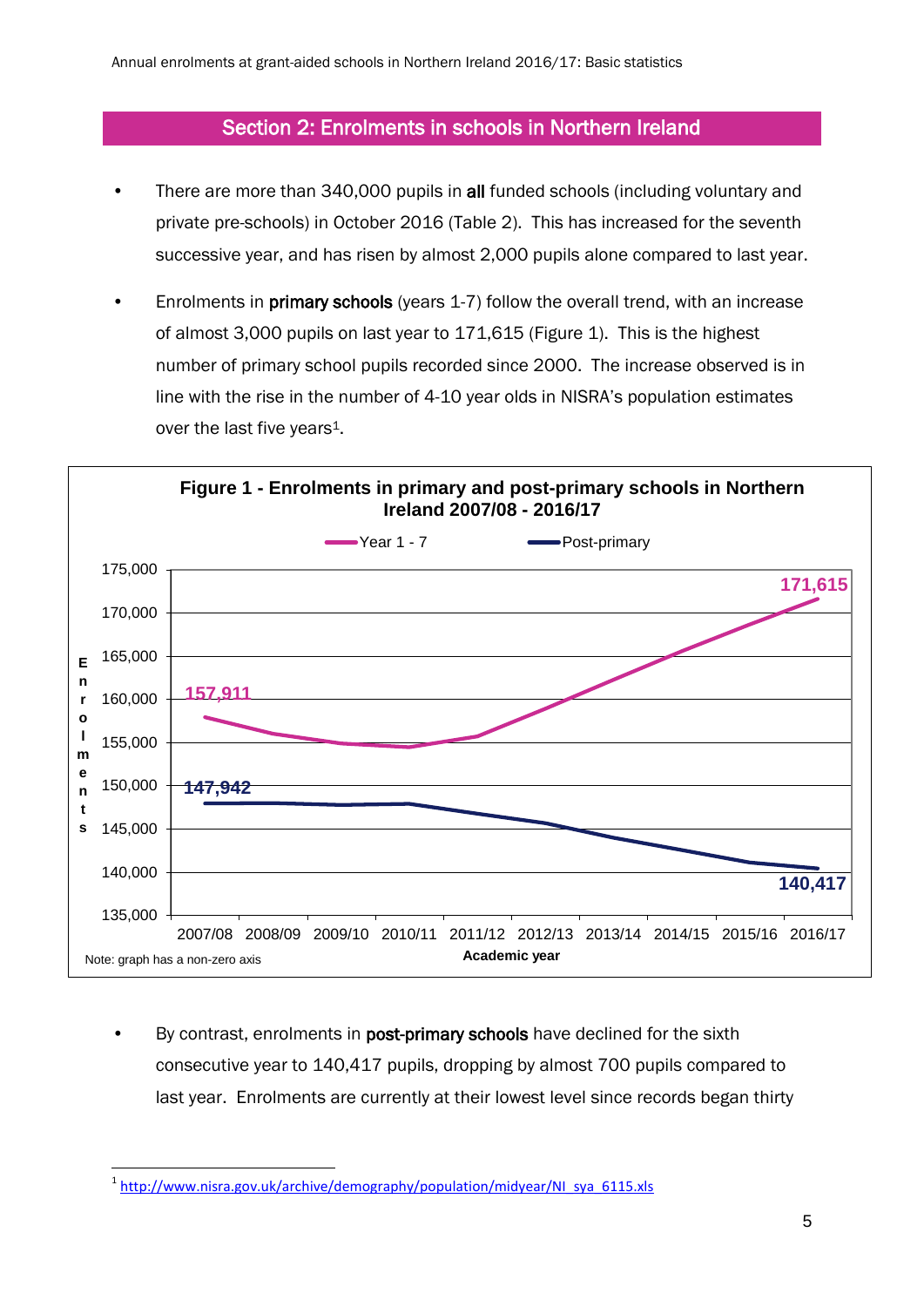years ago. Again this mirrors the decrease seen in NISRA's population estimates in the same period.

- $\circ$  Compared to last year enrolments have decreased in both grammar and non-grammar schools (Table 2). This reverses a trend in previous years, where grammar school enrolments had been steadily rising.
- $\circ$  The number of pupils enrolled in sixth form has dropped by over 1,000 compared last year and now stands at 29,467 (Table 2).
- The number of children in funded pre-school education, that is, reception classes, nursery schools and units, or voluntary and private pre-school centres, is 23,828, which has decreased by about 350 pupils since last year. Much of this decrease is attributable to the drop in pupils in voluntary and private pre-schools.
- Special school enrolments have also gradually increased, rising by almost 750 pupils in the last four years to 5,398 in 2016/17.

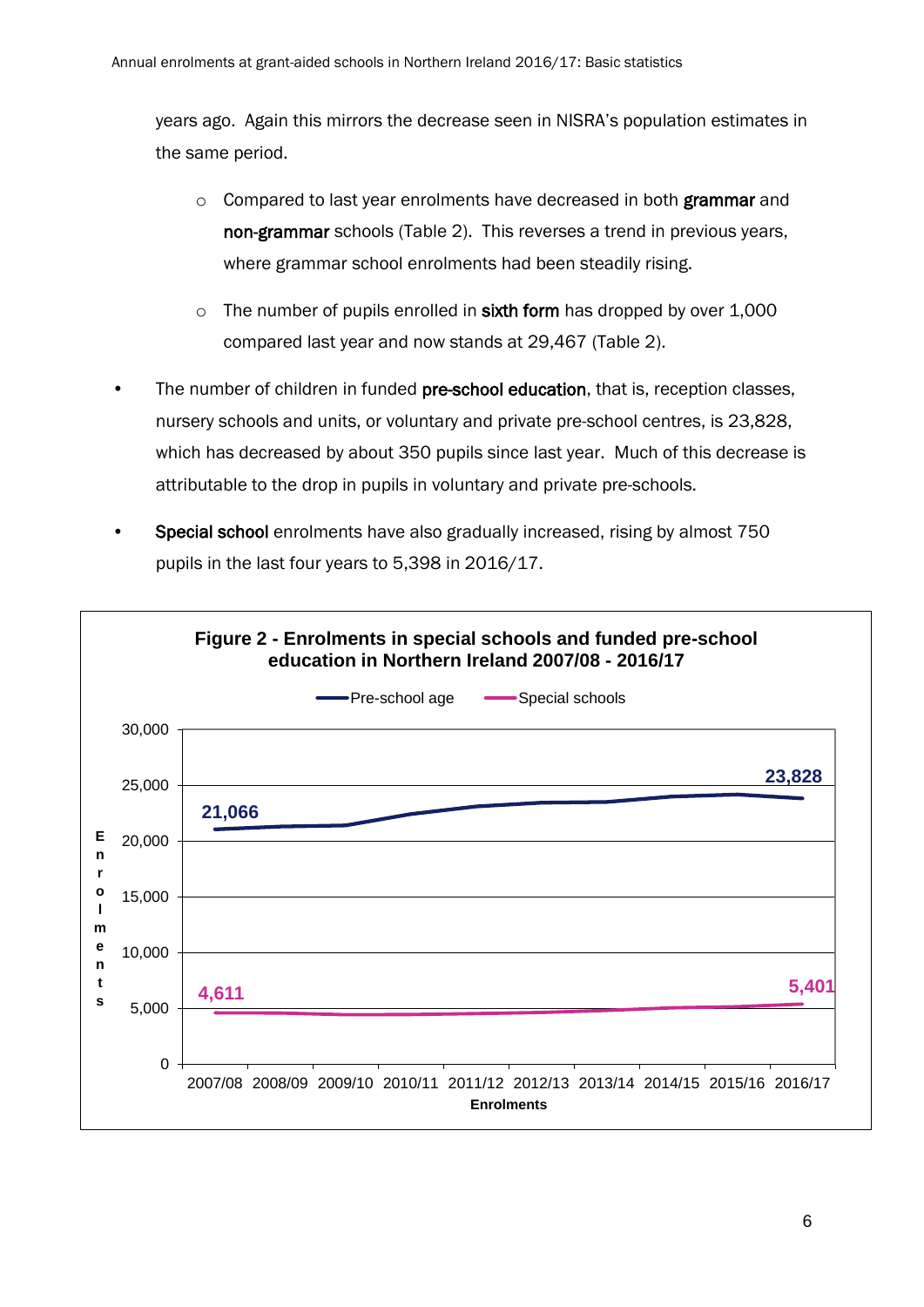#### **Table 2: Number of Pupils in Schools and Children in Funded Pre-school Education by Type of Establishment attended**

|                                                |                         | 2012/13 | 2013/14 | 2014/15 | 2015/16 | 2016/17 |
|------------------------------------------------|-------------------------|---------|---------|---------|---------|---------|
| <b>VOLUNTARY and PRIVATE</b>                   |                         |         |         |         |         |         |
| <b>PRE-SCHOOL EDUCATION CENTRES1</b>           |                         | 8,410   | 8,360   | 8,621   | 8,716   | 8,271   |
| <b>NURSERY SCHOOLS</b>                         |                         |         |         |         |         |         |
| Full-time                                      |                         | 3,986   | 3,983   | 4,000   | 4,011   | 3,955   |
| Part-time                                      |                         | 1,924   | 1,869   | 1,882   | 1,893   | 1,911   |
| <b>Total nursery school pupils</b>             |                         | 5,910   | 5,852   | 5,882   | 5,904   | 5,866   |
|                                                |                         |         |         |         |         |         |
| PRIMARY SCHOOLS and PREPARATORY DEPARTMENTS    |                         |         |         |         |         |         |
| <b>Nursery class pupils</b>                    |                         |         |         |         |         |         |
| Full-time                                      |                         | 5,070   | 5,110   | 5,103   | 5,195   | 5,175   |
| Part-time                                      |                         | 3,633   | 3,842   | 4,062   | 4,117   | 4,292   |
| Total nursery class pupils <sup>3</sup>        |                         | 8,703   | 8,952   | 9,165   | 9,312   | 9,467   |
| Reception                                      |                         | 417     | 343     | 329     | 241     | 224     |
| Year 1-7 classes                               |                         |         |         |         |         |         |
| Primary schools (year 1 - 7)                   |                         | 157,082 | 160,453 | 163,735 | 166,912 | 169,912 |
| Grammar school preparatory depts. (year 1 - 7) |                         | 1,832   | 1,800   | 1,813   | 1,757   | 1,703   |
| Total year 1 - 7 pupils                        |                         | 158,914 | 162,253 | 165,548 | 168,669 | 171,615 |
|                                                |                         |         |         |         |         |         |
| <b>Total primary school pupils</b>             |                         | 168,034 | 171,548 | 175,042 | 178,222 | 181,306 |
|                                                |                         |         |         |         |         |         |
| <b>POST PRIMARY SCHOOLS</b>                    |                         |         |         |         |         |         |
| Non-grammar schools                            | Years 8-12              | 70,601  | 68,300  | 66,516  | 64,508  | 64,908  |
|                                                | Sixth form <sup>4</sup> | 12,458  | 13,039  | 13,324  | 13,245  | 12,526  |
|                                                | <b>Total</b>            | 83,059  | 81,339  | 79,840  | 77,753  | 77,434  |
| Grammar schools                                | Years 8-12              | 45,408  | 45,352  | 45,324  | 46,034  | 46,042  |
|                                                | Sixth form <sup>4</sup> | 17,191  | 17,282  | 17,389  | 17,325  | 16,941  |
|                                                | <b>Total</b>            | 62,599  | 62,634  | 62,713  | 63,359  | 62,983  |
|                                                |                         |         |         |         |         |         |
| <b>Total post primary pupils</b>               |                         | 145,658 | 143,973 | 142,553 | 141,112 | 140,417 |
| <b>SPECIAL SCHOOLS<sup>2</sup></b>             | <b>Total</b>            | 4,653   | 4,832   | 5,064   | 5,173   | 5,398   |
| <b>INDEPENDENT SCHOOLS</b>                     | <b>Total</b>            | 687     | 688     | 642     | 658     | 514     |
|                                                |                         |         |         |         |         |         |
| <b>ALL SCHOOLS</b>                             | <b>Total</b>            | 324,942 | 326,893 | 329,183 | 331,069 | 333,501 |
| ALL SCHOOLS AND                                |                         |         |         |         |         |         |
| <b>PRE-SCHOOL EDUCATION CENTRES</b>            | 333,352                 | 335,253 | 337,804 | 339,785 | 341,772 |         |

1. Voluntary and private centres funded under the Pre-school Education Expansion Programme, which began in 1998/99.

2. In a change from previous bulletins, the number of pupils in the Hospital school have been removed. Their enrolments have been counted against the mainstream school they are registered to

3. Nursery and reception pupils who are enrolled in preparatory departments of grammar schools have not been included as they are not funded by the Department.

4. Pupils in sixth form refer to those that are studying level 3 qualifications (i.e. A Level or equivalent)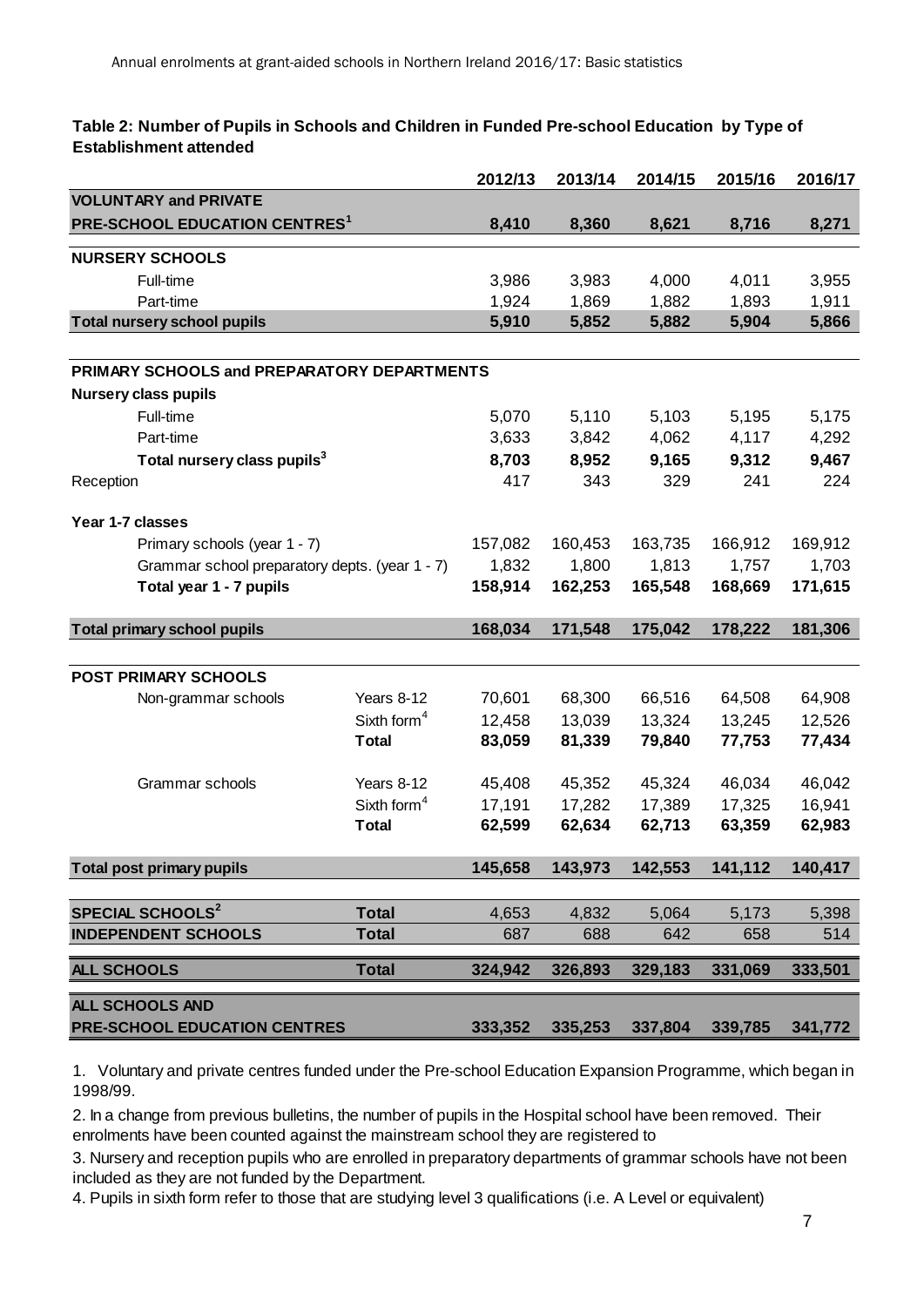## Section 3: Pupils entitled to free school meals<sup>2</sup>

- Based on provisional data, more than 100,000 pupils are entitled to free school meals in 2016/17, which represents 31% of children in funded schools (excluding voluntary and private pre-schools) (Table 3).
- The proportion of pupils that are free school meal entitled is largely unchanged from last year in primary (31% compared to 32% last year) and post-primary (29% compared to 28% last year) schools. (Table 3).
- There are some differences in free school meal entitlement by school type. Special schools have a much higher than average proportion of pupils entitled to free school meals (54%). Non-grammar pupils are also much more likely than grammar school pupils to be entitled to free school meals (41% compared to 14%) (Table 3).

\_<br>2 <https://www.deni.gov.uk/articles/school-milk-and-meals-background>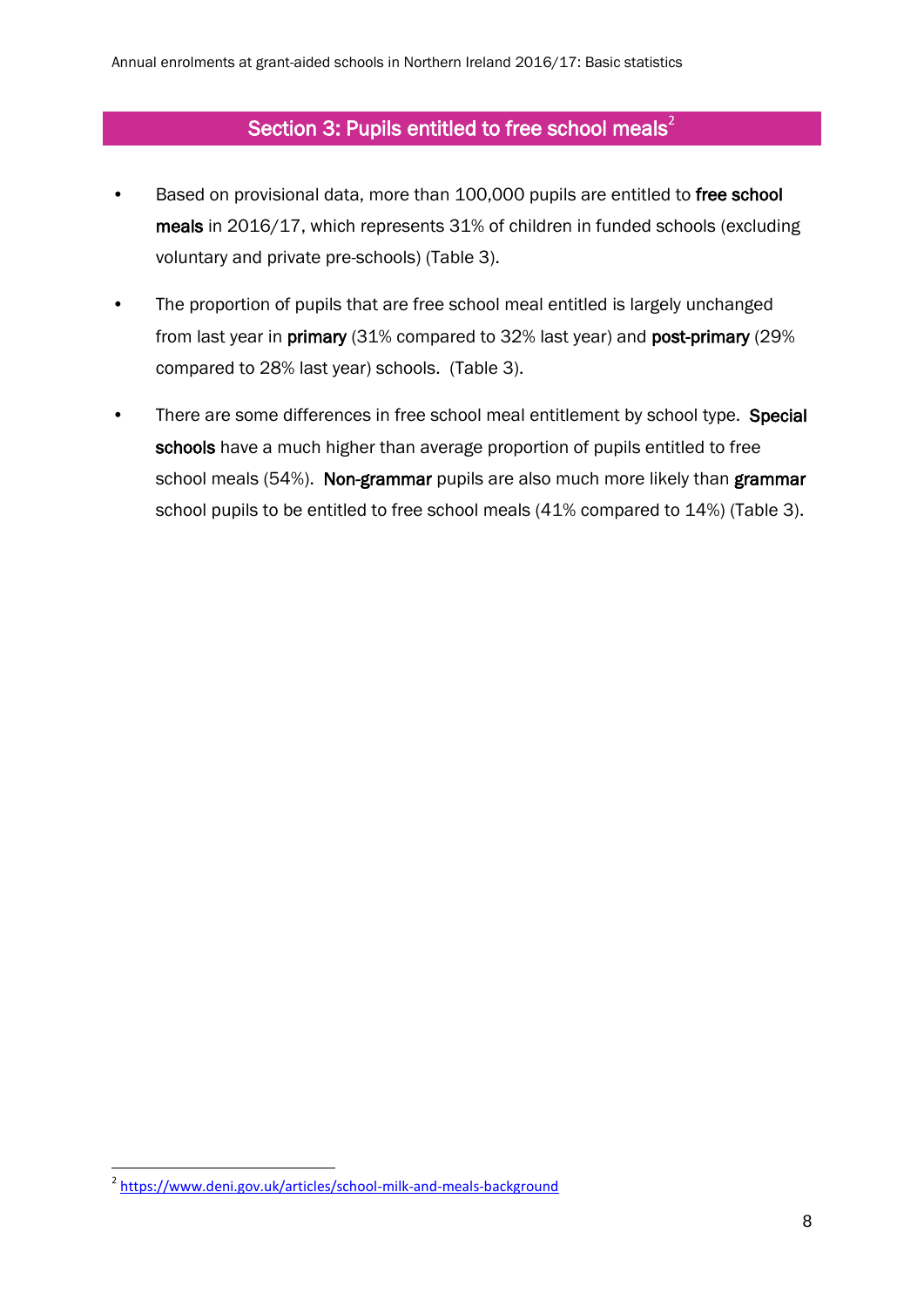## **Table 3: Percentage of Childen Entitled to Free School Meals1, 4 , 5 by Type of Establishment attended**

|                                                | 2012/13 | 2013/14 | 2014/15 | 2015/16 | 2016/17 |
|------------------------------------------------|---------|---------|---------|---------|---------|
| <b>VOLUNTARY and PRIVATE</b>                   |         |         |         |         |         |
| <b>PRE-SCHOOL EDUCATION CENTRES1,2</b>         | 10%     | 11%     | 11%     | 11%     | 10%     |
|                                                |         |         |         |         |         |
| <b>NURSERY SCHOOLS<sup>1</sup></b>             |         |         |         |         |         |
| Full-time                                      | 45%     | 45%     | 47%     | 50%     | 48%     |
| Part-time                                      | 8%      | 9%      | 11%     | 12%     | 10%     |
| All nursery schools                            | 33%     | 35%     | 36%     | 38%     | 35%     |
| <b>PRIMARY SCHOOLS</b>                         |         |         |         |         |         |
| Nursery class pupils 1, 4                      |         |         |         |         |         |
| Full-time                                      | 38%     | 43%     | 44%     | 44%     | 41%     |
| Part-time                                      | 12%     | 11%     | 12%     | 12%     | 11%     |
| Total nursery class pupils <sup>6</sup>        | 28%     | 30%     | 30%     | 30%     | 28%     |
| Reception                                      | 11%     | 17%     | 19%     | 14%     | 13%     |
| Year 1-7 classes                               |         |         |         |         |         |
| Primary schools (year 1 - 7)                   | 30%     | 31%     | 32%     | 32%     | 32%     |
| Grammar school preparatory depts. (year 1 - 7) | 1%      | 1%      | 1%      | 1%      | 2%      |
| Total year 1 - 7 pupils                        | 30%     | 31%     | 32%     | 32%     | 31%     |
| <b>Total primary school pupils</b>             | 30%     | 31%     | 31%     | 32%     | 31%     |
|                                                |         |         |         |         |         |
| <b>POST PRIMARY SCHOOLS</b>                    |         |         |         |         |         |
| Secondary (non grammar) schools                | 28%     | 27%     | 37%     | 40%     | 41%     |
| Grammar schools                                | 7%      | 7%      | 12%     | 14%     | 14%     |
| <b>TOTAL POST PRIMARY PUPILS</b>               | 19%     | 19%     | 26%     | 28%     | 29%     |
| SPECIAL SCHOOLS <sup>7</sup>                   | 51%     | 51%     | 53%     | 53%     | 54%     |
| ALL SCHOOLS <sup>3</sup><br><b>Total</b>       | 25%     | 26%     | 30%     | 31%     | 31%     |
| <b>TOTAL SCHOOLS AND</b>                       |         |         |         |         |         |
| <b>PRE-EDUCATION CENTRES</b>                   | 25%     | 25%     | 29%     | 30%     | 30%     |

1. For pupils and children in the nursery sector and in voluntary and private pre-school centres, where free school meal entitlement data is not appropriate, the number of pupils with (a) parent(s) in receipt of Job

Seeker's allowance or Income Support is used instead of free school meal entitlement.

2 Voluntary and private centres funded under the Pre-school Education Expansion Programme,

which began in 1998/99.

3. Free school meal entitlement data is not validated for independent schools therefore has not been included

4. Eligibility under the Working Tax Credit free school meal criterion was introduced on a phased basis with Nursery, Foundation Stage and Key Stage 1 pupils eligible from September 2010 and Key Stage 2 pupils eligible from September 2011. It was extended to post-primary pupils from September 2014.

5. These figures may be subject to revision once the Education Authority's auditing process is completed.

6. Nursery and reception pupils who are enrolled in preparatory departments of grammar

schools have not been included as they are not funded by the Department.

7. Free school meal data for special schools was not validated by the Department before 2014/15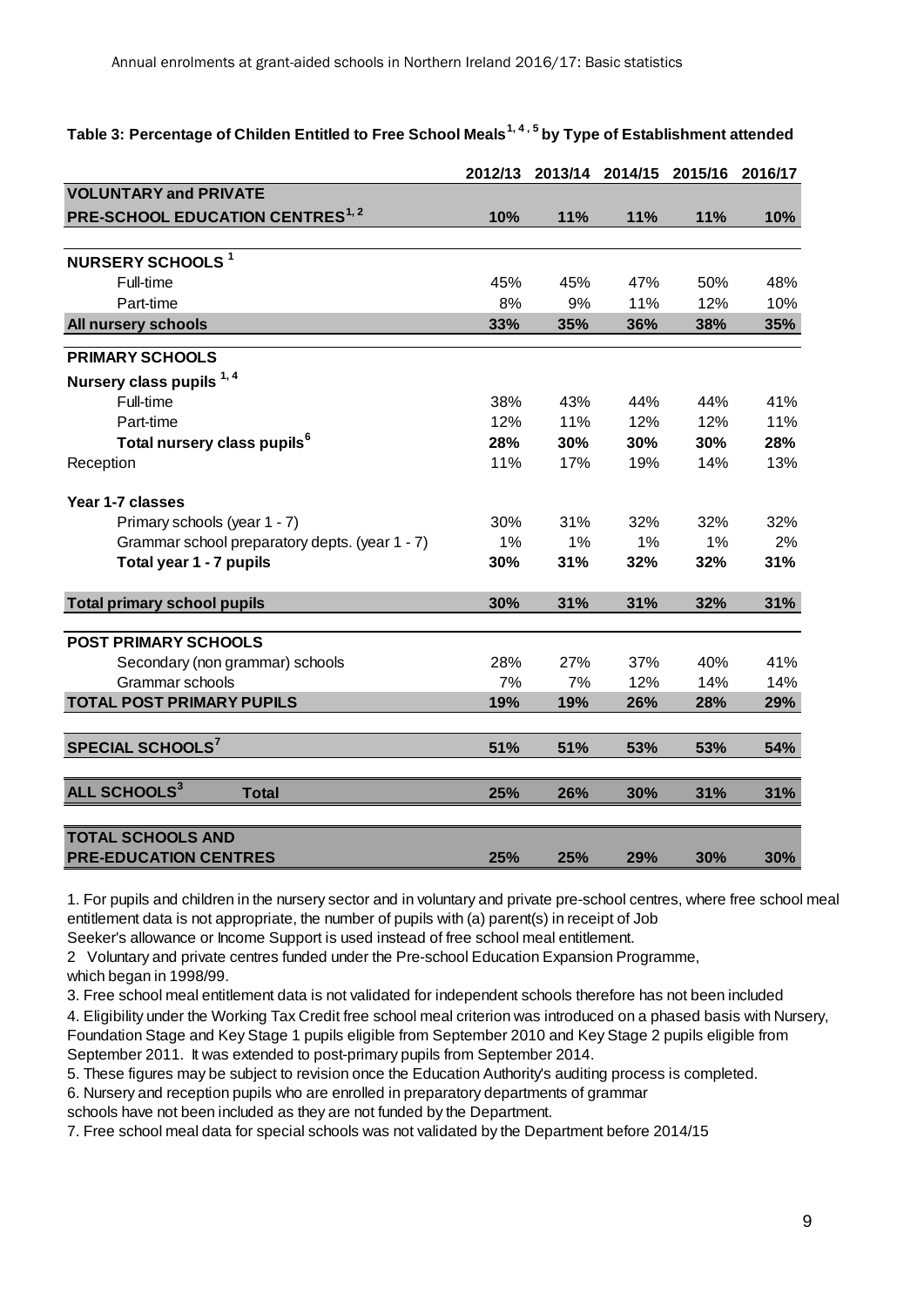## Notes for readers

#### *National Statistics*

1. The United Kingdom Statistics Authority has designated these statistics as National Statistics, in accordance with the Statistics and Registration Service Act 2007 and signifying compliance with the Code of Practice for Official Statistics.

Designation can be broadly interpreted to mean that the statistics:

- meet identified user needs;
- are well explained and readily accessible:
- are produced according to sound methods, and
- are managed impartially and objectively in the public interest.

Once statistics have been designated as National Statistics it is a statutory requirement that the Code of Practice shall continue to be observed.

2. For general enquiries about National Statistics, contact the National Statistics Public Enquiry Service on 0845 601 3034 minicom: 01633 812399

E-mail: info@statistics.gov.uk

Fax: 01633 652747

Letters: Customer Contact Centre, Office for National Statistics, Rm 1.101, Government Buildings, Cardiff Road, Newport, NP10 8XG

3. You can also find National Statistics on the Internet: [http://www.statistics.gov.uk](http://www.statistics.gov.uk/)

#### *School Census*

- 4. The statistics in this release have been derived from the annual School Census; details about the survey may be found at [https://www.education](https://www.education-ni.gov.uk/publications/school-enrolments-data-collection-and-validation)[ni.gov.uk/publications/school-enrolments-data-collection-and-validation.](https://www.education-ni.gov.uk/publications/school-enrolments-data-collection-and-validation) For voluntary and private pre-school centres, and nursery schools, the census consists of a paper return comprising a number of tables; for post-primary, primary and special schools, it consists of a return comprising individual pupil records, made by Electronic Data Interchange.
- 5. The 2016/17 figures in this statistical release are based on information as at 7 October 2016. They may be subject to minor revision and these will be notified in accordance with our revisions policy. This can be accessed at [https://www.education](https://www.education-ni.gov.uk/sites/default/files/publications/de/Statistical%20Revisions.pdf)[ni.gov.uk/sites/default/files/publications/de/Statistical%20Revisions.pdf.](https://www.education-ni.gov.uk/sites/default/files/publications/de/Statistical%20Revisions.pdf)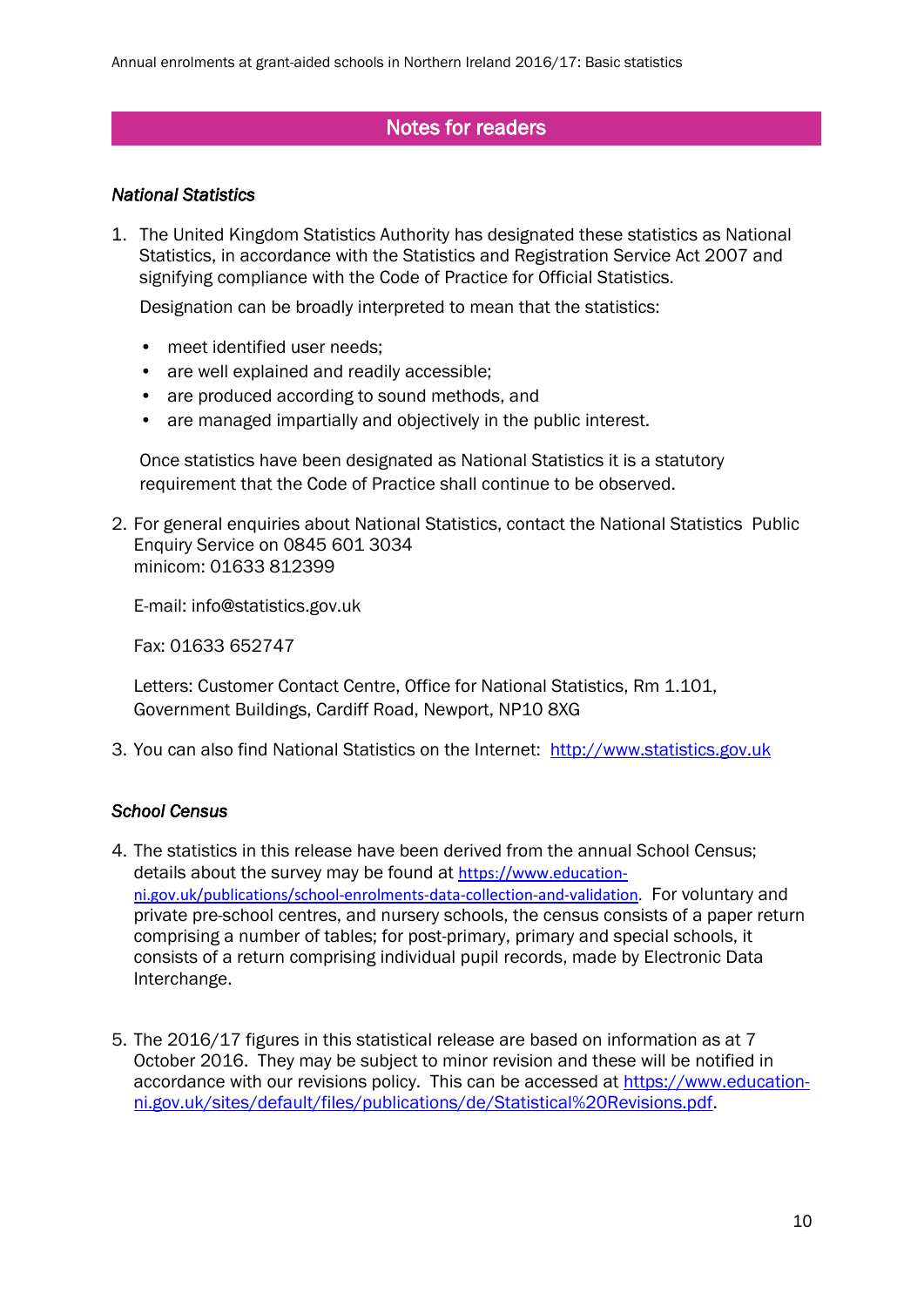- 6. A further statistical release, containing a more detailed set of tables, will be published in February 2016.
- 7. The figures for nursery *classes* relate to approved nursery classes in primary schools. The figures for reception refer to pupils who were below compulsory school age at 1st July 2015, who were admitted to a reception class or group in primary school following their 4th birthday. Schools may admit reception pupils throughout the year, but only those who have been admitted by 31st October are counted in the school census.
- 8. Further statistics relating to school numbers and enrolments can be found on the DE website [\(www.education-ni.gov.uk\)](http://www.education-ni.gov.uk/) under the Facts and Figures section.

The DE website presents figures taken from the school census, summarised at regional, former Education and Library Board and school level. Statistics on pupil attendance, pupil: teacher ratios, school leaver destinations and qualifications may also be accessed via the website.

8. Information on enrolments collected via the school census process are used to inform DE policy and procedures (particularly School Funding), as well as to inform Education Authority of detailed information useful to them in their auditing processes.

## *School types*

- 9. Definitions of school management types are as follows:
	- Controlled: Schools are managed and funded by the Education Authority through Boards of Governors (BoG). Primary and post-primary school BoGs consist of representatives of transferors - mainly the Protestant churches - along with representatives of parents, teachers and the EA.
	- Voluntary: Self-governing schools, generally of long standing, originally established to provide an academic education at post primary level on a fee paying basis. Now funded by the Department and managed by Boards of Governors. The BoGs are constituted in accordance with each school's scheme of management - usually representatives of foundation governors, parents, teachers and in most cases, DE or EA representatives. The BoGs is the employing authority and is responsible for the employment of all staff in its school.
	- Maintained schools are managed by Boards of Governors which consist of members nominated by trustees, along with representatives of parents, teachers and the Education Authority. These schools are funded through the EA for their running costs and directly by the Department in relation to capital building works. For Catholic Maintained schools, the Employing Authority is the Council for Catholic Maintained Schools (CCMS). Other maintained schools are any schools that are not Catholic maintained. They are typically, but not exclusively, Irish medium schools.
	- Controlled integrated: Controlled schools which have acquired integrated status.
	- Grant Maintained integrated: Self-governing schools with integrated education status, funded directly by the Department of Education and managed by Boards of Governors. The BoG is the employing authority and responsible for employing staff.